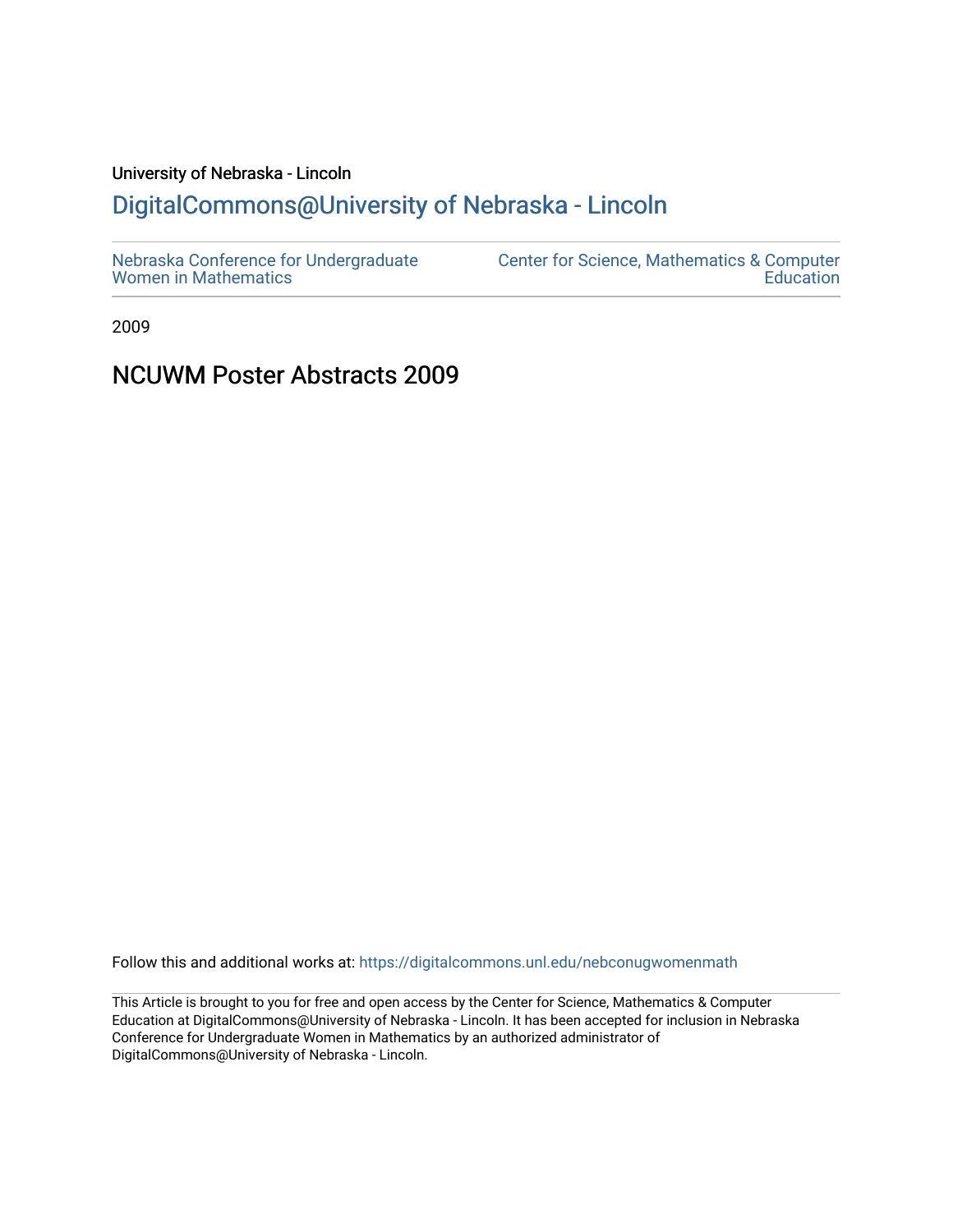# The Eleventh Annual Nebraska Conference for Undergraduate Women in Mathematics

January 30–February 1, 2009

## POSTER ABSTRACTS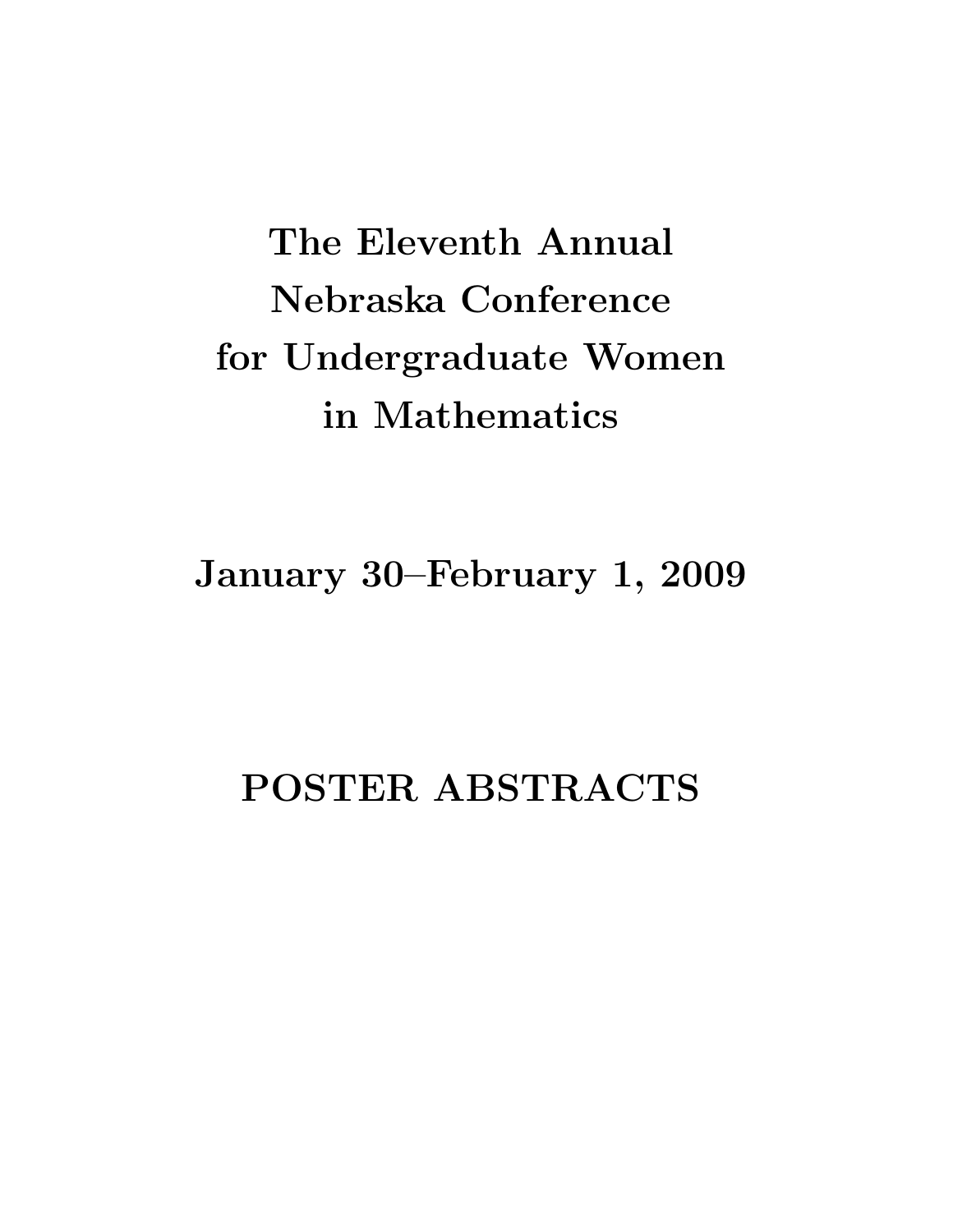#### Allison Beckwith, Saint Mary's College of California

#### Stochastic Innovation as a Mechanism for the Evolution of Scale-free Chemical Networks

The network representations of many biochemical processes and structure have been found to exhibit a scalefree topology. The existence of this topology has led to questions of how and why it may have formed; specifically, it is of interest to explore possible biochemical mechanisms that may have stochastically led to the evolution of scale-free biochemical networks. One mechanism by which these networks may have formed is by biochemical agents joining based on shared resources. This mechanism alone is not effective in creating scale-free networks, but it is sufficient to create networks exhibiting some properties of (and with the potential to become) scale-free networks.

#### Jahnavi Bhaskar, University of Chicago

#### Sum of Two Squares

I will investigate which numbers can be written as the sum of two squares and in how many ways, drawing on facts about number theory and the ring of Gaussian integers. Results regarding the sum of four squares and Waring's problem will also be presented.

#### Allison Blink, Purdue University Calumet

#### A Differential Equations Model of the Development of Viral Resistance to Anti-retroviral Drugs under Variable Treatment Regimens

This research project involves modeling the dynamics of Human Immunodeficiency Virus in the presence of drug therapy. After investigating the biological background of this problem, the evolution of different species concentrations will be examined using several mathematical techniques. We will begin with a simple system of equations and progress to a more involved one that includes both drug-resistant and wild strains of the virus. Finally, we will develop and analyze a mathematical model that investigates the effectiveness of anti-retroviral drugs in fighting HIV to show that antiretroviral drugs can lose their effectiveness when treatment schedules are not adhered to rigorously.

#### Eleanor Brush, University of Chicago

#### Three Theorems in Knot Theory

I will discuss basic definitions in knot theory, as well as give examples of the important ideas. Then I will present three important theorems in basic knot theory, and move on to give illustrations of the content of the theorems as well as their application.

#### Marlana Carrington, Miles College

#### Analyzing Winning Strategies of a 2-Player NIM for Alternating First Player

Nim is a challenging, multi-player mathematical game based on the removal of objects. The game has gained worldwide popularity as civilizations developed different versions and their concepts. For instance, Harvard University math professor Charles L. Bouden established the theory for the classic Nim game in 1901. In most Nim games, players alternate turns, selecting from multiple heaps (rows) of objects. However, in this study, we will observe a Nim game where two players select from a single row of flags in a serpentine direction; in other words, player 1 (P1) makes the first selection, then player 2 (P2) begins the serpentine rotation with two turns; afterwards, P1 does the same and so forth, and this pattern continues until no sticks are left. Additionally, we will implement a new mathematical concept to evaluate and confirm possible strategies for each player in surviving the game.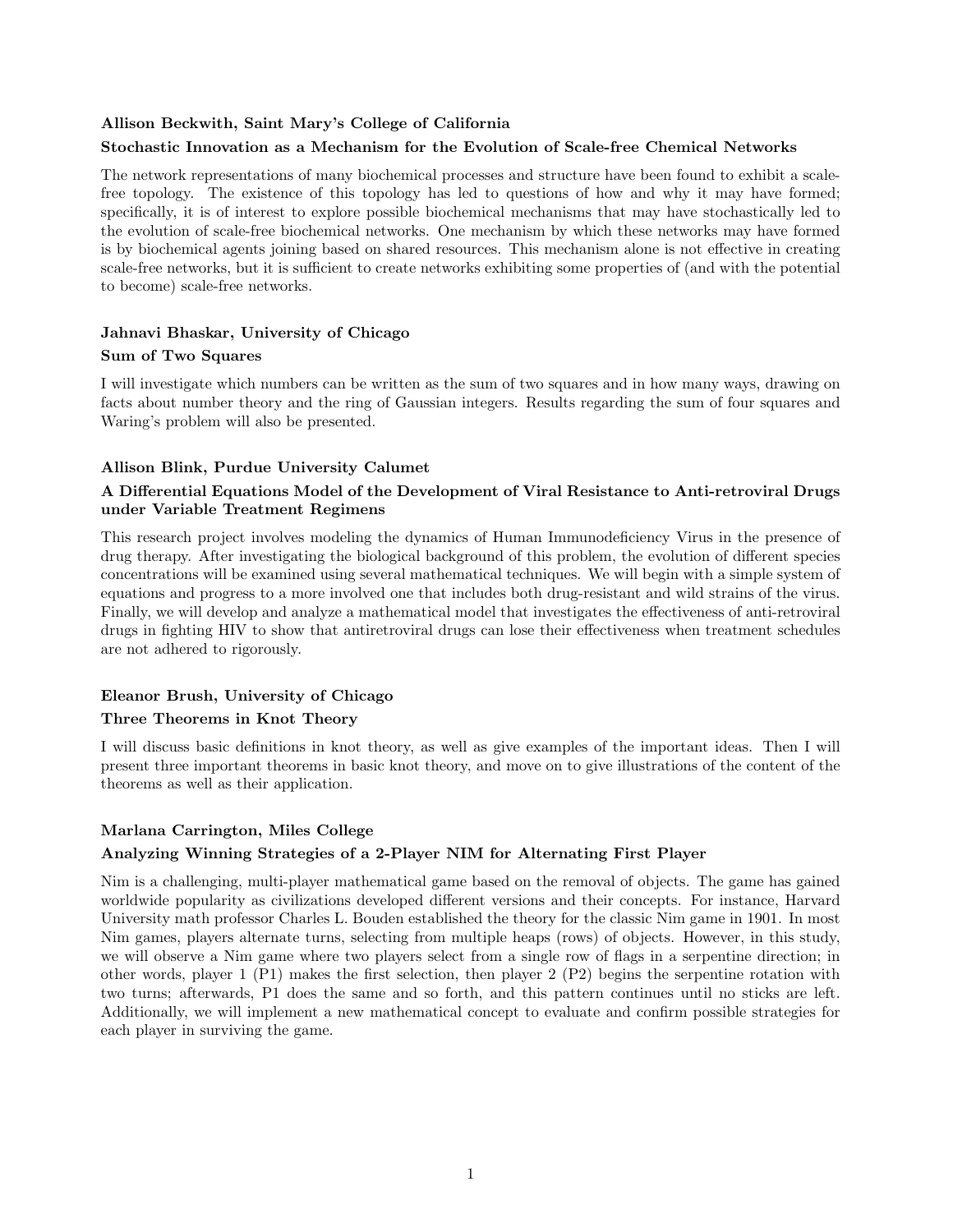#### Whitney Coyle, Murray State University Aileen Gaudinez, Chapman University

#### Statistical Analysis of Diffusion Tensor Imaging Data from Traumatic Brain Injury Patients

Diffusion Tensor Imaging (DTI) is a new tool used by researchers to non-invasively track changes in white matter pathways or connective fibers in the brain. After a traumatic brain injury (TBI) the connective fibers of the brain can become twisted, fractured or broken. The DTI is able to pick up white matter damage, which could cause developmental issues and delays, damage that may not have been found in a routine MRI. The two measures that the DTI can track are fraction anisotropy (FA) and the apparent diffusion coefficient (ADC). Here, we investigate the relationship between FA and ADC for traumatic brain injury patients as well as orthopedic injury (OI) patients. We use multivariate linear regressions on the data set to investigate the correlation between the two measures throughout different regions of the brain while account for type of injury, age, and gender.

#### Rebecca Dorff, Brigham Young University

#### Minimizing the Perimeter

We combined two problems, the Steiner point problem and the isoperimetric problem, to create a new minimization problem. The Steiner problem consists of finding the shortest network between a given number of points, and the isoperimetric problem maximizes area for a given curve. Using a new method developed by Dr. Gary Lawlor, called Metacalibration, we developed a proof for the combined problems to find the minimal length network that connects four points on a unit circle and encloses a given area.

#### Ellen Durant, Texas Tech University

#### Evening the Odds: Preconditioning Linear Systems

Numerical linear algebra is at the heart of scientific computing. In large-scale simulations, it often accounts for more than 80% of computational time. For large, sparse problems, iterative methods are essential, and preconditioning is key to iterative solver performance. Although a number of general-purpose preconditioners perform well for certain classes of problems, they struggle on other important classes, especially in parallel. We investigate preconditioners for linear systems arising out of a highly nonlinear circuit simulation in Xyce. Xyce is a high performance electrical modeling and simulation code developed at Sandia National Labs. These systems tax the performance of standard preconditioners.

#### Talia Erskine, Miles College

#### Reinforcement Learning

The Internet is ushering in a new era in computing. Where programming would be based on describing our preferences to software agents and let agents do the programming. The pleasant surprise is that for many problems, once we know the preferences, we're almost done! Given the preferences, a list of possible actions, and enough time to practice taking actions, we can apply the formalism of Reinforcement Learning (or RL) to build an agent that acts according to the preferences in a near-optimal way. This research will look at this formalism, its mathematical basis and the computation, and present one such way to build such agents.

#### Karleigh Frederick, Sam Houston State University Samantha Hilker, Sam Houston State University Katrina Lee, Sam Houston State University Megan Savage, Sam Houston State University

#### Conway and the Knot Factory

Knot theory is a branch of topology investigating embeddings of the circle into  $\mathbb{R}^3$ . In the summer of 2008, we conducted an overview of knot theory including an investigation of: Brunnian links of arbitrarily many components, p-colorability including various methods for discovering appropriate moduli for colorings, and additive and multiplicative Conway notation with several procedures for determining if a random string of numbers will lead to a knot or a link.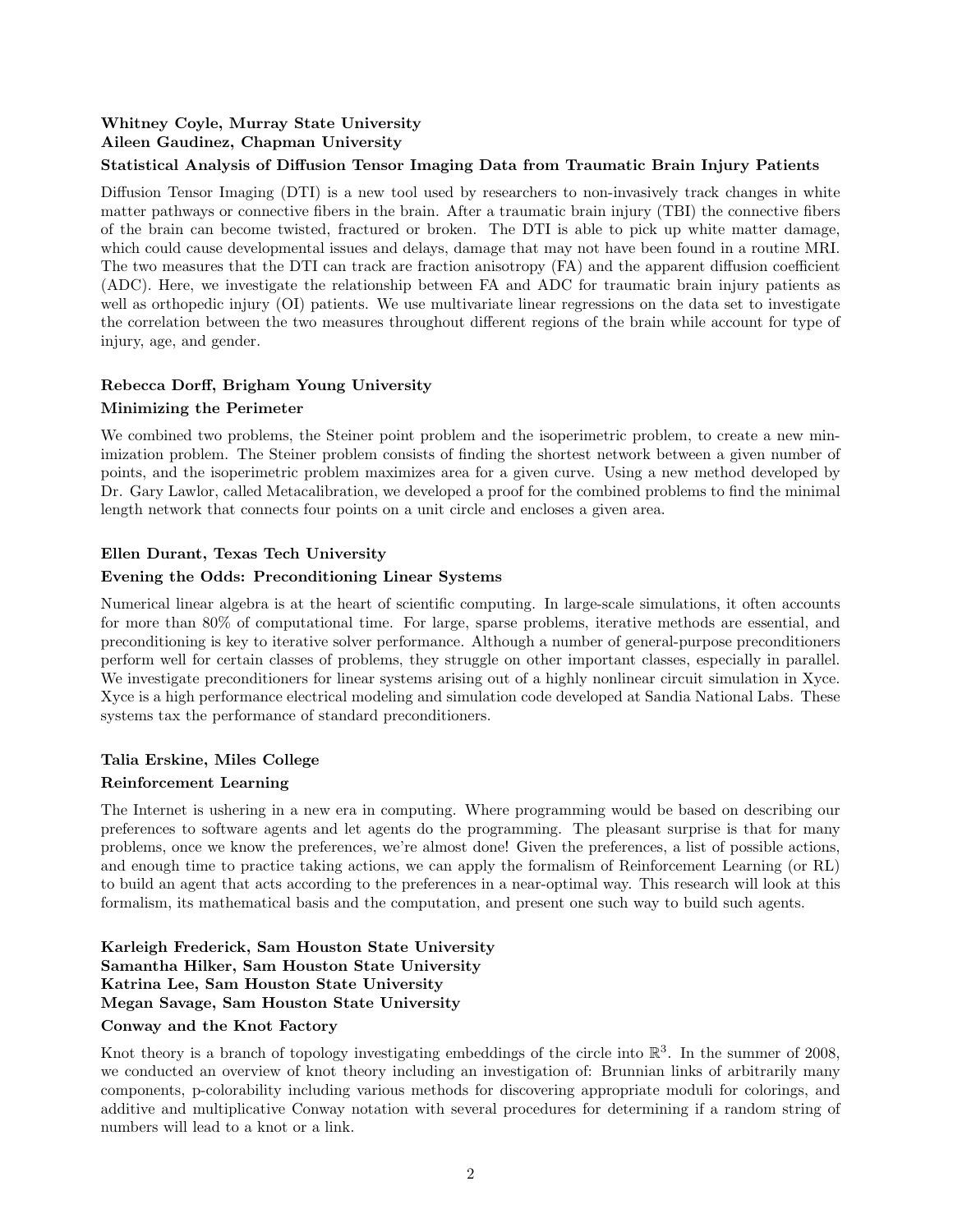Aileen Gaudinez

see Whitney Coyle

Samantha Hilker see Karleigh Frederick

#### Annchen Knodt, Texas A&M University

#### Algorithm for Identification of Cancer-damaged Nuclei in Colon Crypts

Biologists often have the need to analyze large numbers of similar images in their research. Doing so by hand can be an extremely tedious and time-consuming job. Thus the need arises for an automated way to perform such tasks. Here we present an algorithm for locating and quantifying cancer-damaged nuclei in images from stained colon crypt microscope slides. We first present a simple statistical algorithm and its implementation as simulated in R. We then discuss our on-going work of the algorithm's implementation with CellProfiler, an image analysis software package in which we create modules to solve our particular problem.

Katrina Lee

see Karleigh Frederick

#### Kaylee Linthicum, Seattle Pacific University

#### Large-Scale Linear Programming: Survivable Network Design

The poster will give a brief introduction to to linear programming and the Simplex method. Survivable network design will be given as an example of a large-scale linear programming program. Heuristic algorithms that can be used to solve this problem will be presented and analyzed.

#### Jessica Olsen, University of Puget Sound

#### Flexagons

A mobius band with three half-twists shortened until it must be folded forms the trihexaflexagon, which behaves much like a cyclic version of a cootie catcher. The addition of half-twists leads to an intricate structure in the cycle map of the flexagon. Focus is on the relationship between the length of the strip forming the flexagon, and the corresponding cycle map.

#### Marlene Ouayoro, George Mason University

#### Set Partitioning Using Rectangles

Given a set in the plane that is the union of finitely many possibly overlapping rectangles each having sides parallel to the coordinate axes, the problem is to find a method to determine a representation of the set as a union of as few as possible rectangles, no two of which overlap. The computer scientist has a computer program that contains a procedure to process such sets, and the procedure works exceptionally quickly when the set is a rectangle. The idea is to partition the given set into as few rectangles as possible, and have the procedure process each rectangular piece. In order to be useful, our algorithm for producing the partition into non overlapping rectangles must work very efficiently, using very little computer time. This problem lies in the general area of combinatorial optimization. It is a special case of a set partitioning problem. There are methods for dealing with such problems in general. Often such methods make use of integer programming techniques. We will study techniques of linear and integer programming, with particular attention to set partitioning problems in particular, to learn about the algorithms for solving such problems.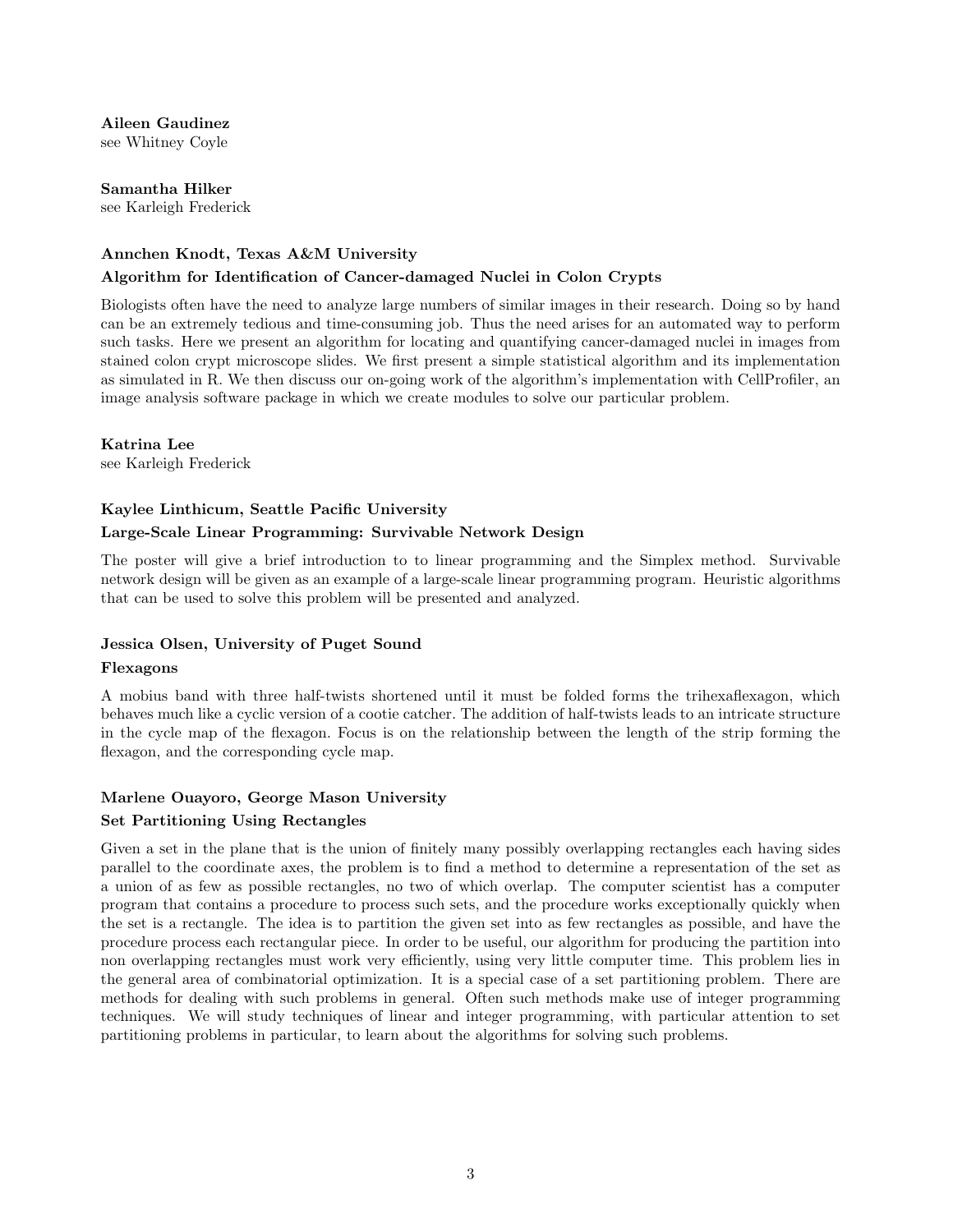#### Brooke Phillips, Murray State University Lauren Schmidt, Murray State University

#### The Mathematics of Indian Drums

We will discuss the mathematics of Indian drums with a focus on the tabla and mridangam. These drums have evolved over many centuries and are the only known drums with harmonic properties, making them in some sense 'ideal drums.' We will derive solutions of the wave equation modeling the vibration of these drums. We will formulate an optimal design problem for the mridangam drum in an attempt to determine if the historic ideal drum is mathematically optimal.

#### Sara Rimer, Central Michigan University

#### Frames: Surgeries, Dilation, and Robustness

Frames are redundant sets of vectors in a Hilbert Space. They are a nontrivial generalization of orthonormal bases, and share many nice properties with orthonormal bases. The added redundancy from additional vectors allows for reconstruction of lost data in data transfers. We have considered some of the properties of frames into higher dimensions, and robustness of frames. In particular, due to the straightforward nature of tight and Parseval frames, they are a main focus of our studies. In this poster, we will present the necessary background material and some new results.

#### Carolina Rosa, Kean University

#### FDA and Regulations Reguarding NDA Process

In order for a drug to be legally distributed in the US market it must go through a lengthy process that inquires a series of tests which are evaluated by different specialists. These tests continue even after the drug is approved and sold on the market. If FDA requirements are not met, the drug can be removed from the market. This research is intended to help make a foundation to later determine the probability that a new drug will be approved or that an existing drug will be removed from the market. It will explain the new drug application process and the requirements a drug needs to meet in order to pass the FDA's two main requirements; a drug must be safe and effective. My intentions also are to come across the responsibilities statistical studies have in the US department of Health and Human Services.

Megan Savage see Karleigh Frederick

Lauren Schmidt see Brooke Phillips

#### Amanda Sgroi, Duquesne University

#### Perceptually Adaptive Bilateral Filtering: An Image De-noising

Perceptually Adaptive Bilateral Denoising is a method for removing noise from image data. Bilateral filtering is an edge-preserving, non-local regularization method. The proposed work improves upon this technique with a new methodology for automatically determining input parameters based on human perception. Noise removal algorithms in image processing typically seek to minimize numerical error rather than perceptual qualities. This isn't ideal for handling images with both highly textured and smooth regions. Our goal is to locally vary the bilateral filter parameters as a function of the expected level of human visual perception. The parameters are learned from noisy data for which the ground truth is known. Daly's visual difference predictor is used to estimate the error perceived by the human visual system. Simultaneously, power maps measuring the high frequency components of the signal are also generated. The error from Daly's VDP is used in conjunction with these power maps to locally determine the most efficient parameters in a given region. The denoising result is more aggressive in smooth regions and does not over smooth textured regions. Experiment results demonstrate the proposed method yields cleaner results based on standard visual difference prediction.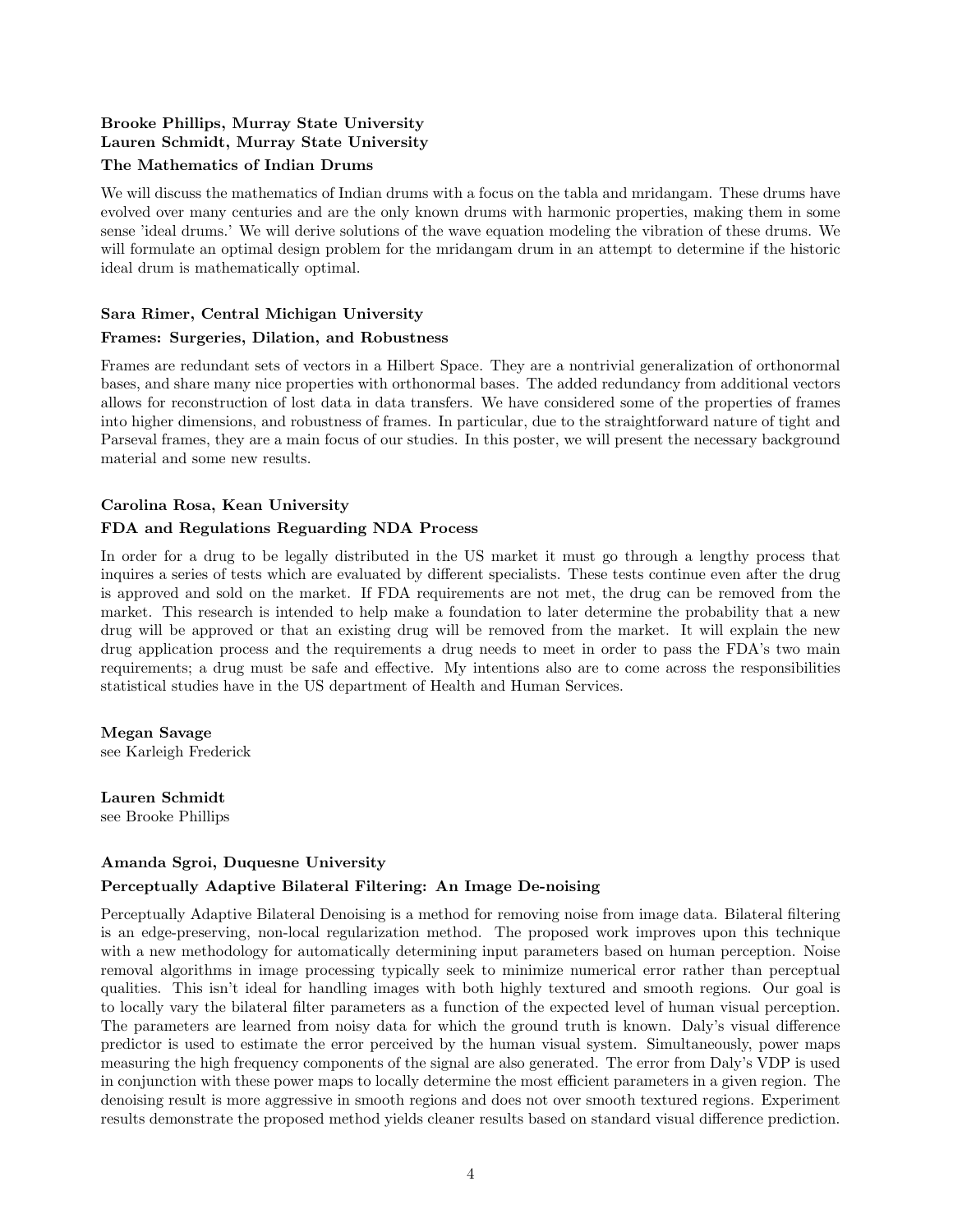#### Heather Thompson, University of Northern Colorado

#### Normal Form of the Skein Algebra

Building on Bullock and Przytycki's paper, Multiplicative Structure of Kauffman Bracket Skein Module Quantizations, we examine multiplication of simple closed curves lying on the punctured torus and converting words from the skein algebra into normal form. Additionally we speculate whether the Dehn twist automorphisms about each generator generates the entire automorphism group of the skein aglebra.

#### Florencia Tolentino, Kean University

#### Adaptive Design in Clinical Trials

New things have been discovered to the benefit of humans' life. Science and technology are making an advance every day. Today, the process of clinical trials and their development of new drugs became a controversial issue, because of the time and money it takes. Researchers have introduced Adaptive Design as an alternative methodology in clinical trials (CT) than can be used to develop better medicines. The purpose of Adaptive Design (AD) is to help researchers develop safe and efficient drugs. AD allows modifications during the critical clinical trials if there is a need to change course of the study. It is an efficient procedure that is useful to produce safe drugs at a low price in a short time. This clinical trial design is known as "flexible design" because of the modification it allows, or "statistical design" because of the statistical process it involves. The purpose of introducing AD is to inform how it can develop safe and efficient drugs for patients, who are suffering from a disease. This investigation tries to explain specifically what Adaptive Design is and how it works. However, this investigation will continue in the future; applying this clinical trial method in real data. In addition, the reason for being interested in this topic is to generate and increase the possibility of using AD as the alternative to develop better medicines in the process of clinical trials, and make a difference in the future of science.

#### Sara Townsend, Sam Houston State University

#### An Exploration of Cayley Graphs

We explore Cayley graphs in order to discover connections between linear algebra and graph theory. We investigate adjacency diagrams and contracted matrices of small order Cayley graphs to find relationships between their adjacency diagrams and their eigenvalues. Using computer programs, we compute the eigenvalues of both the contracted and adjacency matrices. Eigenvectors of the contracted matrix give eigenvectors of the adjacency matrix. This shows that the eigenvalues of the contracted matrix form a subset of the eigenvalues of the adjacency matrix of a Cayley graph. We hope to use an association scheme to prove equality.

#### Sara Voss, Coe College

#### Performance of Graph Isomorphism Algorithms

Graphs are a powerful tool in pattern matching. A significant number of graph isomorphism algorithms are presented in literature but few papers characterize their performance. Consequently, it is not known how the algorithms are affected by the type, size, and node numbering variations presented in real world applications. A benchmarking activity for five general graph isomorphism algorithms, which aim to be practical solutions to the problem, is presented. Highly structured graphs ranging from a few nodes up to 16,000 nodes will be considered. The affect of the node numbering on graphs is also explored.

#### Staci White, Shawnee State University

#### 4-Covering Maps on Elliptic Curves with Torsion Subgroup  $\mathbb{Z}_2\times\mathbb{Z}_8$

We consider elliptic curves over  $\mathbb Q$  with the torsion subgroup  $\mathbb Z_2 \times \mathbb Z_8$ . In particular, we discuss how to determine the rank of the curve  $E: y2 = (1-x^2)(1-k^2x^2)$ , where  $k = (t^4 - 6t^2 + 1)/(t^2 + 1)^2$  and  $t = 9/296$ . We use a 4-covering map  $\hat{C}_{d_2}^{\prime} \rightarrow \hat{C}_{d_2}^{\prime} \rightarrow E$  in terms of homogeneous spaces for  $d_2 \in \{-1.6477590, 2, 7, 37\}$ . We provide a method to show that the Mordell-Weil group is  $E(\mathbb{Q}) \simeq Z_2 \times Z_8 \times \mathbb{Z}^3$ , which would settle a conjecture of Flores-Jones-Rollick-Weigandt and Rathbun.